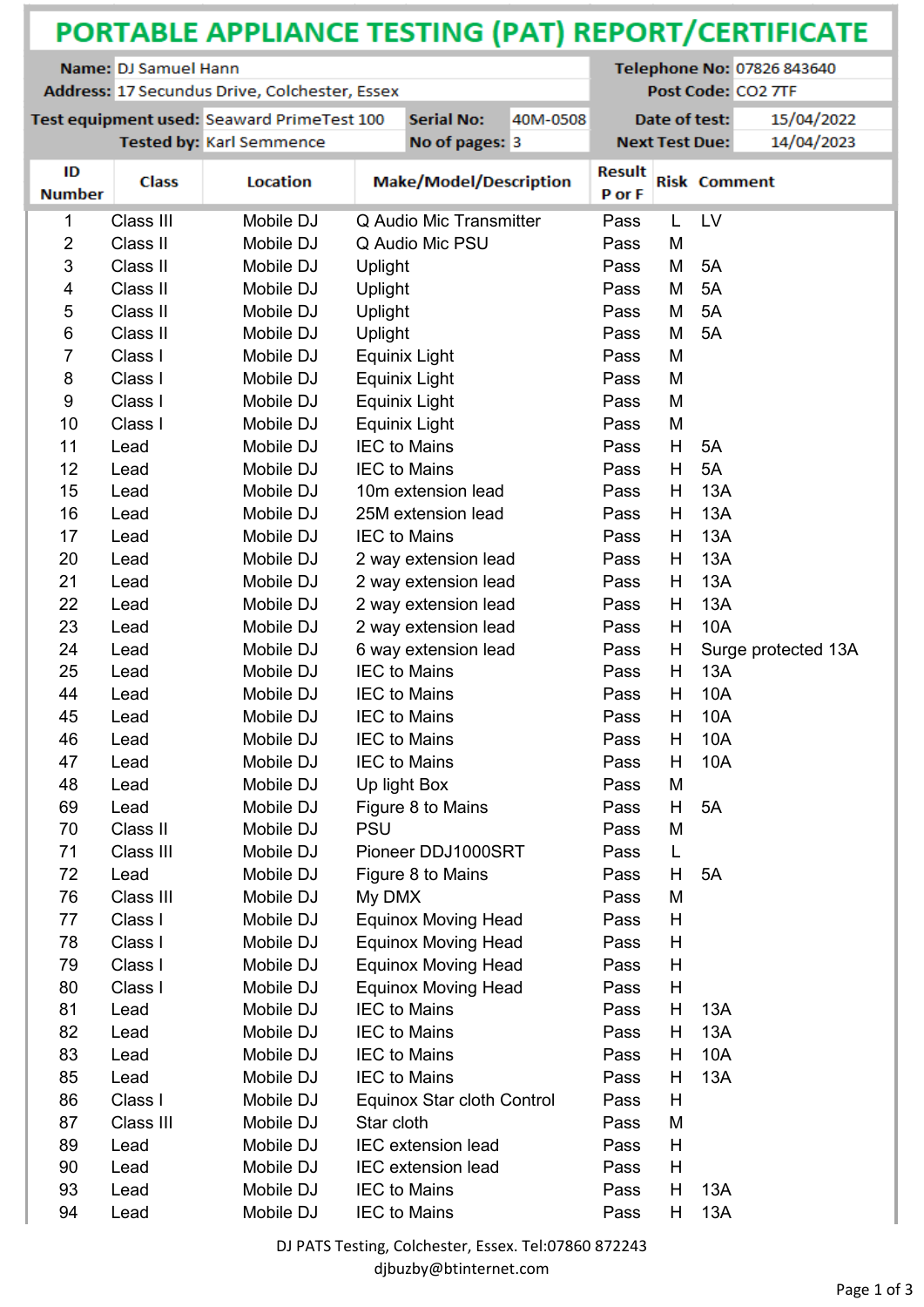| Name: DJ Samuel Hann<br>Telephone No: 07826 843640<br>Post Code: CO2 7TF<br>Address: 17 Secundus Drive, Colchester, Essex<br>Test equipment used: Seaward PrimeTest 100<br><b>Serial No:</b><br>Date of test:<br>15/04/2022<br>40M-0508<br>14/04/2023<br>Tested by: Karl Semmence<br>No of pages: 3<br><b>Next Test Due:</b><br>ID<br><b>Result</b><br>Location<br><b>Make/Model/Description</b><br><b>Class</b><br><b>Risk Comment</b><br><b>Number</b><br>P or F<br>Class I<br>95<br>Mobile DJ<br>Pass<br>M<br>Rotosphere<br>96<br>Class I<br>Mobile DJ<br>Rotosphere<br>M<br>Pass<br>97<br><b>FBT Speaker</b><br>M<br>Class I<br>Mobile DJ<br>Pass<br>98<br>Class I<br><b>FBT Speaker</b><br>Mobile DJ<br>Pass<br>M<br>99<br>Class II<br>H<br>Mobile DJ<br>Love Letter O<br>Pass<br>3A<br>Class II<br>100<br>Mobile DJ<br>Love Letter L<br>Pass<br>H.<br>3A<br>101<br>Class II<br>3A<br>Mobile DJ<br>Love Letter E<br>Pass<br>H<br>3A<br>102<br>Class II<br>Mobile DJ<br>Love Letter V<br>Pass<br>H<br>103<br>Class I<br>Mobile DJ<br>Equinix Light<br>Pass<br>M<br>104<br>Class I<br>Equinix Light<br>Mobile DJ<br>Pass<br>M<br>105<br>Class I<br>Equinix Light<br>Mobile DJ<br>M<br>Pass<br>106<br>Equinix Light<br>Class I<br>Mobile DJ<br>Pass<br>M<br><b>IEC to Mains</b><br>107<br>Lead<br>Mobile DJ<br>Н<br>10A<br>Pass<br>108<br>Mobile DJ<br><b>IEC to Mains</b><br>10A<br>Lead<br>Pass<br>Н<br>109<br>Lead<br>Mobile DJ<br><b>IEC to Mains</b><br>Pass<br>Н<br>10A<br><b>10A</b><br>110<br>Lead<br>Mobile DJ<br><b>IEC to Mains</b><br>н<br>Pass<br>111<br>Н<br>13A<br>Lead<br>Mobile DJ<br><b>IEC to Mains</b><br>Pass<br>112<br>Mobile DJ<br><b>IEC to Mains</b><br>H<br>13A<br>Lead<br>Pass<br>113<br>10A<br>Mobile DJ<br><b>IEC to Mains</b><br>Pass<br>Н<br>Lead<br>H<br>5A<br>114<br>Mobile DJ<br><b>IEC to Mains</b><br>Lead<br>Pass<br>115<br>Mobile DJ<br><b>IEC to Mains</b><br>н<br>13A<br>Lead<br>Pass<br>116<br>Mobile DJ<br><b>IEC to Mains</b><br>Pass<br>Н<br>13A<br>Lead<br>117<br><b>IEC to Mains</b><br>Pass<br>H<br>13A<br>Mobile DJ<br>Lead<br>118<br>Mobile DJ<br><b>IEC to Mains</b><br>13A<br>Pass<br>H.<br>Lead<br>119<br>Mobile DJ<br>IEC to IEC<br>Н<br>Lead<br>Pass<br>120<br>Mobile DJ<br>Lead<br>IEC to IEC<br>Pass<br>н<br>121<br>IEC to IEC<br>Lead<br>Mobile DJ<br>Pass<br>H<br>122<br>Mobile DJ<br>8 way extension lead<br>Lead<br>H.<br>13A<br>Pass<br>123<br>Lead<br>Mobile DJ<br>4 way extension lead<br>13A<br>Pass<br>H<br>124<br>Class II<br>Mobile DJ<br><b>PSU</b><br>Pass<br>M<br>125<br>Lead<br>Mobile DJ<br><b>IEC to Mains</b><br>H<br>5A<br>Pass<br>126<br>Class II FE<br>Mobile DJ<br>Neon Sign PSU<br>Pass<br>M<br>127<br>Class II<br>Mobile DJ<br>Euro to UK adaptor<br>M<br>Pass<br>Class II<br>EziPin PSU<br>128<br>Mobile DJ<br>Pass<br>M<br>129<br>Class III<br>Mobile DJ<br>EziPin Light<br>Pass<br>M<br>130<br>Class III<br>Mobile DJ<br>EziPin Light<br>Pass<br>M<br>131<br>Class III<br>Mobile DJ<br>EziPin Light<br>Pass<br>M<br>132<br>Class III<br>Mobile DJ<br>EziPin Light<br>Pass<br>M<br>133<br>4 way extension lead<br>Lead<br>Mobile DJ<br>Pass<br>10A<br>H.<br>134<br>Mobile DJ<br><b>IEC to Mains</b><br>13A<br>Lead<br>Pass<br>H<br>135<br>Class II FE<br>Freedom Stick PSU<br>M<br>Mobile DJ<br>Pass<br>136<br>Class III<br><b>Freedom Stick</b><br>Mobile DJ<br>Pass<br>M<br>137<br>Class III<br>Mobile DJ<br><b>Freedom Stick</b><br>Pass<br>M<br>Class III<br>Freedom Stick<br>138<br>Mobile DJ<br>Pass<br>M<br>139<br>Class III<br>Mobile DJ<br><b>Freedom Stick</b><br>Pass<br>M | PORTABLE APPLIANCE TESTING (PAT) REPORT/CERTIFICATE |  |  |  |  |  |  |  |  |  |  |
|---------------------------------------------------------------------------------------------------------------------------------------------------------------------------------------------------------------------------------------------------------------------------------------------------------------------------------------------------------------------------------------------------------------------------------------------------------------------------------------------------------------------------------------------------------------------------------------------------------------------------------------------------------------------------------------------------------------------------------------------------------------------------------------------------------------------------------------------------------------------------------------------------------------------------------------------------------------------------------------------------------------------------------------------------------------------------------------------------------------------------------------------------------------------------------------------------------------------------------------------------------------------------------------------------------------------------------------------------------------------------------------------------------------------------------------------------------------------------------------------------------------------------------------------------------------------------------------------------------------------------------------------------------------------------------------------------------------------------------------------------------------------------------------------------------------------------------------------------------------------------------------------------------------------------------------------------------------------------------------------------------------------------------------------------------------------------------------------------------------------------------------------------------------------------------------------------------------------------------------------------------------------------------------------------------------------------------------------------------------------------------------------------------------------------------------------------------------------------------------------------------------------------------------------------------------------------------------------------------------------------------------------------------------------------------------------------------------------------------------------------------------------------------------------------------------------------------------------------------------------------------------------------------------------------------------------------------------------------------------------------------------------------------------------------------------------------------------------------------------------------------------------------------------------------------------------------------------------------------------------------------------------------------------------------------------------------------------------------------------------------------------------------------------------------------------------------------------------------------------------------------------------------------------------------------------------------|-----------------------------------------------------|--|--|--|--|--|--|--|--|--|--|
|                                                                                                                                                                                                                                                                                                                                                                                                                                                                                                                                                                                                                                                                                                                                                                                                                                                                                                                                                                                                                                                                                                                                                                                                                                                                                                                                                                                                                                                                                                                                                                                                                                                                                                                                                                                                                                                                                                                                                                                                                                                                                                                                                                                                                                                                                                                                                                                                                                                                                                                                                                                                                                                                                                                                                                                                                                                                                                                                                                                                                                                                                                                                                                                                                                                                                                                                                                                                                                                                                                                                                                           |                                                     |  |  |  |  |  |  |  |  |  |  |
|                                                                                                                                                                                                                                                                                                                                                                                                                                                                                                                                                                                                                                                                                                                                                                                                                                                                                                                                                                                                                                                                                                                                                                                                                                                                                                                                                                                                                                                                                                                                                                                                                                                                                                                                                                                                                                                                                                                                                                                                                                                                                                                                                                                                                                                                                                                                                                                                                                                                                                                                                                                                                                                                                                                                                                                                                                                                                                                                                                                                                                                                                                                                                                                                                                                                                                                                                                                                                                                                                                                                                                           |                                                     |  |  |  |  |  |  |  |  |  |  |
|                                                                                                                                                                                                                                                                                                                                                                                                                                                                                                                                                                                                                                                                                                                                                                                                                                                                                                                                                                                                                                                                                                                                                                                                                                                                                                                                                                                                                                                                                                                                                                                                                                                                                                                                                                                                                                                                                                                                                                                                                                                                                                                                                                                                                                                                                                                                                                                                                                                                                                                                                                                                                                                                                                                                                                                                                                                                                                                                                                                                                                                                                                                                                                                                                                                                                                                                                                                                                                                                                                                                                                           |                                                     |  |  |  |  |  |  |  |  |  |  |
|                                                                                                                                                                                                                                                                                                                                                                                                                                                                                                                                                                                                                                                                                                                                                                                                                                                                                                                                                                                                                                                                                                                                                                                                                                                                                                                                                                                                                                                                                                                                                                                                                                                                                                                                                                                                                                                                                                                                                                                                                                                                                                                                                                                                                                                                                                                                                                                                                                                                                                                                                                                                                                                                                                                                                                                                                                                                                                                                                                                                                                                                                                                                                                                                                                                                                                                                                                                                                                                                                                                                                                           |                                                     |  |  |  |  |  |  |  |  |  |  |
|                                                                                                                                                                                                                                                                                                                                                                                                                                                                                                                                                                                                                                                                                                                                                                                                                                                                                                                                                                                                                                                                                                                                                                                                                                                                                                                                                                                                                                                                                                                                                                                                                                                                                                                                                                                                                                                                                                                                                                                                                                                                                                                                                                                                                                                                                                                                                                                                                                                                                                                                                                                                                                                                                                                                                                                                                                                                                                                                                                                                                                                                                                                                                                                                                                                                                                                                                                                                                                                                                                                                                                           |                                                     |  |  |  |  |  |  |  |  |  |  |
|                                                                                                                                                                                                                                                                                                                                                                                                                                                                                                                                                                                                                                                                                                                                                                                                                                                                                                                                                                                                                                                                                                                                                                                                                                                                                                                                                                                                                                                                                                                                                                                                                                                                                                                                                                                                                                                                                                                                                                                                                                                                                                                                                                                                                                                                                                                                                                                                                                                                                                                                                                                                                                                                                                                                                                                                                                                                                                                                                                                                                                                                                                                                                                                                                                                                                                                                                                                                                                                                                                                                                                           |                                                     |  |  |  |  |  |  |  |  |  |  |
|                                                                                                                                                                                                                                                                                                                                                                                                                                                                                                                                                                                                                                                                                                                                                                                                                                                                                                                                                                                                                                                                                                                                                                                                                                                                                                                                                                                                                                                                                                                                                                                                                                                                                                                                                                                                                                                                                                                                                                                                                                                                                                                                                                                                                                                                                                                                                                                                                                                                                                                                                                                                                                                                                                                                                                                                                                                                                                                                                                                                                                                                                                                                                                                                                                                                                                                                                                                                                                                                                                                                                                           |                                                     |  |  |  |  |  |  |  |  |  |  |
|                                                                                                                                                                                                                                                                                                                                                                                                                                                                                                                                                                                                                                                                                                                                                                                                                                                                                                                                                                                                                                                                                                                                                                                                                                                                                                                                                                                                                                                                                                                                                                                                                                                                                                                                                                                                                                                                                                                                                                                                                                                                                                                                                                                                                                                                                                                                                                                                                                                                                                                                                                                                                                                                                                                                                                                                                                                                                                                                                                                                                                                                                                                                                                                                                                                                                                                                                                                                                                                                                                                                                                           |                                                     |  |  |  |  |  |  |  |  |  |  |
|                                                                                                                                                                                                                                                                                                                                                                                                                                                                                                                                                                                                                                                                                                                                                                                                                                                                                                                                                                                                                                                                                                                                                                                                                                                                                                                                                                                                                                                                                                                                                                                                                                                                                                                                                                                                                                                                                                                                                                                                                                                                                                                                                                                                                                                                                                                                                                                                                                                                                                                                                                                                                                                                                                                                                                                                                                                                                                                                                                                                                                                                                                                                                                                                                                                                                                                                                                                                                                                                                                                                                                           |                                                     |  |  |  |  |  |  |  |  |  |  |
|                                                                                                                                                                                                                                                                                                                                                                                                                                                                                                                                                                                                                                                                                                                                                                                                                                                                                                                                                                                                                                                                                                                                                                                                                                                                                                                                                                                                                                                                                                                                                                                                                                                                                                                                                                                                                                                                                                                                                                                                                                                                                                                                                                                                                                                                                                                                                                                                                                                                                                                                                                                                                                                                                                                                                                                                                                                                                                                                                                                                                                                                                                                                                                                                                                                                                                                                                                                                                                                                                                                                                                           |                                                     |  |  |  |  |  |  |  |  |  |  |
|                                                                                                                                                                                                                                                                                                                                                                                                                                                                                                                                                                                                                                                                                                                                                                                                                                                                                                                                                                                                                                                                                                                                                                                                                                                                                                                                                                                                                                                                                                                                                                                                                                                                                                                                                                                                                                                                                                                                                                                                                                                                                                                                                                                                                                                                                                                                                                                                                                                                                                                                                                                                                                                                                                                                                                                                                                                                                                                                                                                                                                                                                                                                                                                                                                                                                                                                                                                                                                                                                                                                                                           |                                                     |  |  |  |  |  |  |  |  |  |  |
|                                                                                                                                                                                                                                                                                                                                                                                                                                                                                                                                                                                                                                                                                                                                                                                                                                                                                                                                                                                                                                                                                                                                                                                                                                                                                                                                                                                                                                                                                                                                                                                                                                                                                                                                                                                                                                                                                                                                                                                                                                                                                                                                                                                                                                                                                                                                                                                                                                                                                                                                                                                                                                                                                                                                                                                                                                                                                                                                                                                                                                                                                                                                                                                                                                                                                                                                                                                                                                                                                                                                                                           |                                                     |  |  |  |  |  |  |  |  |  |  |
|                                                                                                                                                                                                                                                                                                                                                                                                                                                                                                                                                                                                                                                                                                                                                                                                                                                                                                                                                                                                                                                                                                                                                                                                                                                                                                                                                                                                                                                                                                                                                                                                                                                                                                                                                                                                                                                                                                                                                                                                                                                                                                                                                                                                                                                                                                                                                                                                                                                                                                                                                                                                                                                                                                                                                                                                                                                                                                                                                                                                                                                                                                                                                                                                                                                                                                                                                                                                                                                                                                                                                                           |                                                     |  |  |  |  |  |  |  |  |  |  |
|                                                                                                                                                                                                                                                                                                                                                                                                                                                                                                                                                                                                                                                                                                                                                                                                                                                                                                                                                                                                                                                                                                                                                                                                                                                                                                                                                                                                                                                                                                                                                                                                                                                                                                                                                                                                                                                                                                                                                                                                                                                                                                                                                                                                                                                                                                                                                                                                                                                                                                                                                                                                                                                                                                                                                                                                                                                                                                                                                                                                                                                                                                                                                                                                                                                                                                                                                                                                                                                                                                                                                                           |                                                     |  |  |  |  |  |  |  |  |  |  |
|                                                                                                                                                                                                                                                                                                                                                                                                                                                                                                                                                                                                                                                                                                                                                                                                                                                                                                                                                                                                                                                                                                                                                                                                                                                                                                                                                                                                                                                                                                                                                                                                                                                                                                                                                                                                                                                                                                                                                                                                                                                                                                                                                                                                                                                                                                                                                                                                                                                                                                                                                                                                                                                                                                                                                                                                                                                                                                                                                                                                                                                                                                                                                                                                                                                                                                                                                                                                                                                                                                                                                                           |                                                     |  |  |  |  |  |  |  |  |  |  |
|                                                                                                                                                                                                                                                                                                                                                                                                                                                                                                                                                                                                                                                                                                                                                                                                                                                                                                                                                                                                                                                                                                                                                                                                                                                                                                                                                                                                                                                                                                                                                                                                                                                                                                                                                                                                                                                                                                                                                                                                                                                                                                                                                                                                                                                                                                                                                                                                                                                                                                                                                                                                                                                                                                                                                                                                                                                                                                                                                                                                                                                                                                                                                                                                                                                                                                                                                                                                                                                                                                                                                                           |                                                     |  |  |  |  |  |  |  |  |  |  |
|                                                                                                                                                                                                                                                                                                                                                                                                                                                                                                                                                                                                                                                                                                                                                                                                                                                                                                                                                                                                                                                                                                                                                                                                                                                                                                                                                                                                                                                                                                                                                                                                                                                                                                                                                                                                                                                                                                                                                                                                                                                                                                                                                                                                                                                                                                                                                                                                                                                                                                                                                                                                                                                                                                                                                                                                                                                                                                                                                                                                                                                                                                                                                                                                                                                                                                                                                                                                                                                                                                                                                                           |                                                     |  |  |  |  |  |  |  |  |  |  |
|                                                                                                                                                                                                                                                                                                                                                                                                                                                                                                                                                                                                                                                                                                                                                                                                                                                                                                                                                                                                                                                                                                                                                                                                                                                                                                                                                                                                                                                                                                                                                                                                                                                                                                                                                                                                                                                                                                                                                                                                                                                                                                                                                                                                                                                                                                                                                                                                                                                                                                                                                                                                                                                                                                                                                                                                                                                                                                                                                                                                                                                                                                                                                                                                                                                                                                                                                                                                                                                                                                                                                                           |                                                     |  |  |  |  |  |  |  |  |  |  |
|                                                                                                                                                                                                                                                                                                                                                                                                                                                                                                                                                                                                                                                                                                                                                                                                                                                                                                                                                                                                                                                                                                                                                                                                                                                                                                                                                                                                                                                                                                                                                                                                                                                                                                                                                                                                                                                                                                                                                                                                                                                                                                                                                                                                                                                                                                                                                                                                                                                                                                                                                                                                                                                                                                                                                                                                                                                                                                                                                                                                                                                                                                                                                                                                                                                                                                                                                                                                                                                                                                                                                                           |                                                     |  |  |  |  |  |  |  |  |  |  |
|                                                                                                                                                                                                                                                                                                                                                                                                                                                                                                                                                                                                                                                                                                                                                                                                                                                                                                                                                                                                                                                                                                                                                                                                                                                                                                                                                                                                                                                                                                                                                                                                                                                                                                                                                                                                                                                                                                                                                                                                                                                                                                                                                                                                                                                                                                                                                                                                                                                                                                                                                                                                                                                                                                                                                                                                                                                                                                                                                                                                                                                                                                                                                                                                                                                                                                                                                                                                                                                                                                                                                                           |                                                     |  |  |  |  |  |  |  |  |  |  |
|                                                                                                                                                                                                                                                                                                                                                                                                                                                                                                                                                                                                                                                                                                                                                                                                                                                                                                                                                                                                                                                                                                                                                                                                                                                                                                                                                                                                                                                                                                                                                                                                                                                                                                                                                                                                                                                                                                                                                                                                                                                                                                                                                                                                                                                                                                                                                                                                                                                                                                                                                                                                                                                                                                                                                                                                                                                                                                                                                                                                                                                                                                                                                                                                                                                                                                                                                                                                                                                                                                                                                                           |                                                     |  |  |  |  |  |  |  |  |  |  |
|                                                                                                                                                                                                                                                                                                                                                                                                                                                                                                                                                                                                                                                                                                                                                                                                                                                                                                                                                                                                                                                                                                                                                                                                                                                                                                                                                                                                                                                                                                                                                                                                                                                                                                                                                                                                                                                                                                                                                                                                                                                                                                                                                                                                                                                                                                                                                                                                                                                                                                                                                                                                                                                                                                                                                                                                                                                                                                                                                                                                                                                                                                                                                                                                                                                                                                                                                                                                                                                                                                                                                                           |                                                     |  |  |  |  |  |  |  |  |  |  |
|                                                                                                                                                                                                                                                                                                                                                                                                                                                                                                                                                                                                                                                                                                                                                                                                                                                                                                                                                                                                                                                                                                                                                                                                                                                                                                                                                                                                                                                                                                                                                                                                                                                                                                                                                                                                                                                                                                                                                                                                                                                                                                                                                                                                                                                                                                                                                                                                                                                                                                                                                                                                                                                                                                                                                                                                                                                                                                                                                                                                                                                                                                                                                                                                                                                                                                                                                                                                                                                                                                                                                                           |                                                     |  |  |  |  |  |  |  |  |  |  |
|                                                                                                                                                                                                                                                                                                                                                                                                                                                                                                                                                                                                                                                                                                                                                                                                                                                                                                                                                                                                                                                                                                                                                                                                                                                                                                                                                                                                                                                                                                                                                                                                                                                                                                                                                                                                                                                                                                                                                                                                                                                                                                                                                                                                                                                                                                                                                                                                                                                                                                                                                                                                                                                                                                                                                                                                                                                                                                                                                                                                                                                                                                                                                                                                                                                                                                                                                                                                                                                                                                                                                                           |                                                     |  |  |  |  |  |  |  |  |  |  |
|                                                                                                                                                                                                                                                                                                                                                                                                                                                                                                                                                                                                                                                                                                                                                                                                                                                                                                                                                                                                                                                                                                                                                                                                                                                                                                                                                                                                                                                                                                                                                                                                                                                                                                                                                                                                                                                                                                                                                                                                                                                                                                                                                                                                                                                                                                                                                                                                                                                                                                                                                                                                                                                                                                                                                                                                                                                                                                                                                                                                                                                                                                                                                                                                                                                                                                                                                                                                                                                                                                                                                                           |                                                     |  |  |  |  |  |  |  |  |  |  |
|                                                                                                                                                                                                                                                                                                                                                                                                                                                                                                                                                                                                                                                                                                                                                                                                                                                                                                                                                                                                                                                                                                                                                                                                                                                                                                                                                                                                                                                                                                                                                                                                                                                                                                                                                                                                                                                                                                                                                                                                                                                                                                                                                                                                                                                                                                                                                                                                                                                                                                                                                                                                                                                                                                                                                                                                                                                                                                                                                                                                                                                                                                                                                                                                                                                                                                                                                                                                                                                                                                                                                                           |                                                     |  |  |  |  |  |  |  |  |  |  |
|                                                                                                                                                                                                                                                                                                                                                                                                                                                                                                                                                                                                                                                                                                                                                                                                                                                                                                                                                                                                                                                                                                                                                                                                                                                                                                                                                                                                                                                                                                                                                                                                                                                                                                                                                                                                                                                                                                                                                                                                                                                                                                                                                                                                                                                                                                                                                                                                                                                                                                                                                                                                                                                                                                                                                                                                                                                                                                                                                                                                                                                                                                                                                                                                                                                                                                                                                                                                                                                                                                                                                                           |                                                     |  |  |  |  |  |  |  |  |  |  |
|                                                                                                                                                                                                                                                                                                                                                                                                                                                                                                                                                                                                                                                                                                                                                                                                                                                                                                                                                                                                                                                                                                                                                                                                                                                                                                                                                                                                                                                                                                                                                                                                                                                                                                                                                                                                                                                                                                                                                                                                                                                                                                                                                                                                                                                                                                                                                                                                                                                                                                                                                                                                                                                                                                                                                                                                                                                                                                                                                                                                                                                                                                                                                                                                                                                                                                                                                                                                                                                                                                                                                                           |                                                     |  |  |  |  |  |  |  |  |  |  |
|                                                                                                                                                                                                                                                                                                                                                                                                                                                                                                                                                                                                                                                                                                                                                                                                                                                                                                                                                                                                                                                                                                                                                                                                                                                                                                                                                                                                                                                                                                                                                                                                                                                                                                                                                                                                                                                                                                                                                                                                                                                                                                                                                                                                                                                                                                                                                                                                                                                                                                                                                                                                                                                                                                                                                                                                                                                                                                                                                                                                                                                                                                                                                                                                                                                                                                                                                                                                                                                                                                                                                                           |                                                     |  |  |  |  |  |  |  |  |  |  |
|                                                                                                                                                                                                                                                                                                                                                                                                                                                                                                                                                                                                                                                                                                                                                                                                                                                                                                                                                                                                                                                                                                                                                                                                                                                                                                                                                                                                                                                                                                                                                                                                                                                                                                                                                                                                                                                                                                                                                                                                                                                                                                                                                                                                                                                                                                                                                                                                                                                                                                                                                                                                                                                                                                                                                                                                                                                                                                                                                                                                                                                                                                                                                                                                                                                                                                                                                                                                                                                                                                                                                                           |                                                     |  |  |  |  |  |  |  |  |  |  |
|                                                                                                                                                                                                                                                                                                                                                                                                                                                                                                                                                                                                                                                                                                                                                                                                                                                                                                                                                                                                                                                                                                                                                                                                                                                                                                                                                                                                                                                                                                                                                                                                                                                                                                                                                                                                                                                                                                                                                                                                                                                                                                                                                                                                                                                                                                                                                                                                                                                                                                                                                                                                                                                                                                                                                                                                                                                                                                                                                                                                                                                                                                                                                                                                                                                                                                                                                                                                                                                                                                                                                                           |                                                     |  |  |  |  |  |  |  |  |  |  |
|                                                                                                                                                                                                                                                                                                                                                                                                                                                                                                                                                                                                                                                                                                                                                                                                                                                                                                                                                                                                                                                                                                                                                                                                                                                                                                                                                                                                                                                                                                                                                                                                                                                                                                                                                                                                                                                                                                                                                                                                                                                                                                                                                                                                                                                                                                                                                                                                                                                                                                                                                                                                                                                                                                                                                                                                                                                                                                                                                                                                                                                                                                                                                                                                                                                                                                                                                                                                                                                                                                                                                                           |                                                     |  |  |  |  |  |  |  |  |  |  |
|                                                                                                                                                                                                                                                                                                                                                                                                                                                                                                                                                                                                                                                                                                                                                                                                                                                                                                                                                                                                                                                                                                                                                                                                                                                                                                                                                                                                                                                                                                                                                                                                                                                                                                                                                                                                                                                                                                                                                                                                                                                                                                                                                                                                                                                                                                                                                                                                                                                                                                                                                                                                                                                                                                                                                                                                                                                                                                                                                                                                                                                                                                                                                                                                                                                                                                                                                                                                                                                                                                                                                                           |                                                     |  |  |  |  |  |  |  |  |  |  |
|                                                                                                                                                                                                                                                                                                                                                                                                                                                                                                                                                                                                                                                                                                                                                                                                                                                                                                                                                                                                                                                                                                                                                                                                                                                                                                                                                                                                                                                                                                                                                                                                                                                                                                                                                                                                                                                                                                                                                                                                                                                                                                                                                                                                                                                                                                                                                                                                                                                                                                                                                                                                                                                                                                                                                                                                                                                                                                                                                                                                                                                                                                                                                                                                                                                                                                                                                                                                                                                                                                                                                                           |                                                     |  |  |  |  |  |  |  |  |  |  |
|                                                                                                                                                                                                                                                                                                                                                                                                                                                                                                                                                                                                                                                                                                                                                                                                                                                                                                                                                                                                                                                                                                                                                                                                                                                                                                                                                                                                                                                                                                                                                                                                                                                                                                                                                                                                                                                                                                                                                                                                                                                                                                                                                                                                                                                                                                                                                                                                                                                                                                                                                                                                                                                                                                                                                                                                                                                                                                                                                                                                                                                                                                                                                                                                                                                                                                                                                                                                                                                                                                                                                                           |                                                     |  |  |  |  |  |  |  |  |  |  |
|                                                                                                                                                                                                                                                                                                                                                                                                                                                                                                                                                                                                                                                                                                                                                                                                                                                                                                                                                                                                                                                                                                                                                                                                                                                                                                                                                                                                                                                                                                                                                                                                                                                                                                                                                                                                                                                                                                                                                                                                                                                                                                                                                                                                                                                                                                                                                                                                                                                                                                                                                                                                                                                                                                                                                                                                                                                                                                                                                                                                                                                                                                                                                                                                                                                                                                                                                                                                                                                                                                                                                                           |                                                     |  |  |  |  |  |  |  |  |  |  |
|                                                                                                                                                                                                                                                                                                                                                                                                                                                                                                                                                                                                                                                                                                                                                                                                                                                                                                                                                                                                                                                                                                                                                                                                                                                                                                                                                                                                                                                                                                                                                                                                                                                                                                                                                                                                                                                                                                                                                                                                                                                                                                                                                                                                                                                                                                                                                                                                                                                                                                                                                                                                                                                                                                                                                                                                                                                                                                                                                                                                                                                                                                                                                                                                                                                                                                                                                                                                                                                                                                                                                                           |                                                     |  |  |  |  |  |  |  |  |  |  |
|                                                                                                                                                                                                                                                                                                                                                                                                                                                                                                                                                                                                                                                                                                                                                                                                                                                                                                                                                                                                                                                                                                                                                                                                                                                                                                                                                                                                                                                                                                                                                                                                                                                                                                                                                                                                                                                                                                                                                                                                                                                                                                                                                                                                                                                                                                                                                                                                                                                                                                                                                                                                                                                                                                                                                                                                                                                                                                                                                                                                                                                                                                                                                                                                                                                                                                                                                                                                                                                                                                                                                                           |                                                     |  |  |  |  |  |  |  |  |  |  |
|                                                                                                                                                                                                                                                                                                                                                                                                                                                                                                                                                                                                                                                                                                                                                                                                                                                                                                                                                                                                                                                                                                                                                                                                                                                                                                                                                                                                                                                                                                                                                                                                                                                                                                                                                                                                                                                                                                                                                                                                                                                                                                                                                                                                                                                                                                                                                                                                                                                                                                                                                                                                                                                                                                                                                                                                                                                                                                                                                                                                                                                                                                                                                                                                                                                                                                                                                                                                                                                                                                                                                                           |                                                     |  |  |  |  |  |  |  |  |  |  |
|                                                                                                                                                                                                                                                                                                                                                                                                                                                                                                                                                                                                                                                                                                                                                                                                                                                                                                                                                                                                                                                                                                                                                                                                                                                                                                                                                                                                                                                                                                                                                                                                                                                                                                                                                                                                                                                                                                                                                                                                                                                                                                                                                                                                                                                                                                                                                                                                                                                                                                                                                                                                                                                                                                                                                                                                                                                                                                                                                                                                                                                                                                                                                                                                                                                                                                                                                                                                                                                                                                                                                                           |                                                     |  |  |  |  |  |  |  |  |  |  |
|                                                                                                                                                                                                                                                                                                                                                                                                                                                                                                                                                                                                                                                                                                                                                                                                                                                                                                                                                                                                                                                                                                                                                                                                                                                                                                                                                                                                                                                                                                                                                                                                                                                                                                                                                                                                                                                                                                                                                                                                                                                                                                                                                                                                                                                                                                                                                                                                                                                                                                                                                                                                                                                                                                                                                                                                                                                                                                                                                                                                                                                                                                                                                                                                                                                                                                                                                                                                                                                                                                                                                                           |                                                     |  |  |  |  |  |  |  |  |  |  |
|                                                                                                                                                                                                                                                                                                                                                                                                                                                                                                                                                                                                                                                                                                                                                                                                                                                                                                                                                                                                                                                                                                                                                                                                                                                                                                                                                                                                                                                                                                                                                                                                                                                                                                                                                                                                                                                                                                                                                                                                                                                                                                                                                                                                                                                                                                                                                                                                                                                                                                                                                                                                                                                                                                                                                                                                                                                                                                                                                                                                                                                                                                                                                                                                                                                                                                                                                                                                                                                                                                                                                                           |                                                     |  |  |  |  |  |  |  |  |  |  |
|                                                                                                                                                                                                                                                                                                                                                                                                                                                                                                                                                                                                                                                                                                                                                                                                                                                                                                                                                                                                                                                                                                                                                                                                                                                                                                                                                                                                                                                                                                                                                                                                                                                                                                                                                                                                                                                                                                                                                                                                                                                                                                                                                                                                                                                                                                                                                                                                                                                                                                                                                                                                                                                                                                                                                                                                                                                                                                                                                                                                                                                                                                                                                                                                                                                                                                                                                                                                                                                                                                                                                                           |                                                     |  |  |  |  |  |  |  |  |  |  |
|                                                                                                                                                                                                                                                                                                                                                                                                                                                                                                                                                                                                                                                                                                                                                                                                                                                                                                                                                                                                                                                                                                                                                                                                                                                                                                                                                                                                                                                                                                                                                                                                                                                                                                                                                                                                                                                                                                                                                                                                                                                                                                                                                                                                                                                                                                                                                                                                                                                                                                                                                                                                                                                                                                                                                                                                                                                                                                                                                                                                                                                                                                                                                                                                                                                                                                                                                                                                                                                                                                                                                                           |                                                     |  |  |  |  |  |  |  |  |  |  |
|                                                                                                                                                                                                                                                                                                                                                                                                                                                                                                                                                                                                                                                                                                                                                                                                                                                                                                                                                                                                                                                                                                                                                                                                                                                                                                                                                                                                                                                                                                                                                                                                                                                                                                                                                                                                                                                                                                                                                                                                                                                                                                                                                                                                                                                                                                                                                                                                                                                                                                                                                                                                                                                                                                                                                                                                                                                                                                                                                                                                                                                                                                                                                                                                                                                                                                                                                                                                                                                                                                                                                                           |                                                     |  |  |  |  |  |  |  |  |  |  |
|                                                                                                                                                                                                                                                                                                                                                                                                                                                                                                                                                                                                                                                                                                                                                                                                                                                                                                                                                                                                                                                                                                                                                                                                                                                                                                                                                                                                                                                                                                                                                                                                                                                                                                                                                                                                                                                                                                                                                                                                                                                                                                                                                                                                                                                                                                                                                                                                                                                                                                                                                                                                                                                                                                                                                                                                                                                                                                                                                                                                                                                                                                                                                                                                                                                                                                                                                                                                                                                                                                                                                                           |                                                     |  |  |  |  |  |  |  |  |  |  |
|                                                                                                                                                                                                                                                                                                                                                                                                                                                                                                                                                                                                                                                                                                                                                                                                                                                                                                                                                                                                                                                                                                                                                                                                                                                                                                                                                                                                                                                                                                                                                                                                                                                                                                                                                                                                                                                                                                                                                                                                                                                                                                                                                                                                                                                                                                                                                                                                                                                                                                                                                                                                                                                                                                                                                                                                                                                                                                                                                                                                                                                                                                                                                                                                                                                                                                                                                                                                                                                                                                                                                                           |                                                     |  |  |  |  |  |  |  |  |  |  |
|                                                                                                                                                                                                                                                                                                                                                                                                                                                                                                                                                                                                                                                                                                                                                                                                                                                                                                                                                                                                                                                                                                                                                                                                                                                                                                                                                                                                                                                                                                                                                                                                                                                                                                                                                                                                                                                                                                                                                                                                                                                                                                                                                                                                                                                                                                                                                                                                                                                                                                                                                                                                                                                                                                                                                                                                                                                                                                                                                                                                                                                                                                                                                                                                                                                                                                                                                                                                                                                                                                                                                                           |                                                     |  |  |  |  |  |  |  |  |  |  |
|                                                                                                                                                                                                                                                                                                                                                                                                                                                                                                                                                                                                                                                                                                                                                                                                                                                                                                                                                                                                                                                                                                                                                                                                                                                                                                                                                                                                                                                                                                                                                                                                                                                                                                                                                                                                                                                                                                                                                                                                                                                                                                                                                                                                                                                                                                                                                                                                                                                                                                                                                                                                                                                                                                                                                                                                                                                                                                                                                                                                                                                                                                                                                                                                                                                                                                                                                                                                                                                                                                                                                                           |                                                     |  |  |  |  |  |  |  |  |  |  |
|                                                                                                                                                                                                                                                                                                                                                                                                                                                                                                                                                                                                                                                                                                                                                                                                                                                                                                                                                                                                                                                                                                                                                                                                                                                                                                                                                                                                                                                                                                                                                                                                                                                                                                                                                                                                                                                                                                                                                                                                                                                                                                                                                                                                                                                                                                                                                                                                                                                                                                                                                                                                                                                                                                                                                                                                                                                                                                                                                                                                                                                                                                                                                                                                                                                                                                                                                                                                                                                                                                                                                                           |                                                     |  |  |  |  |  |  |  |  |  |  |

DJ PATS Testing, Colchester, Essex. Tel:07860 872243

djbuzby@btinternet.com